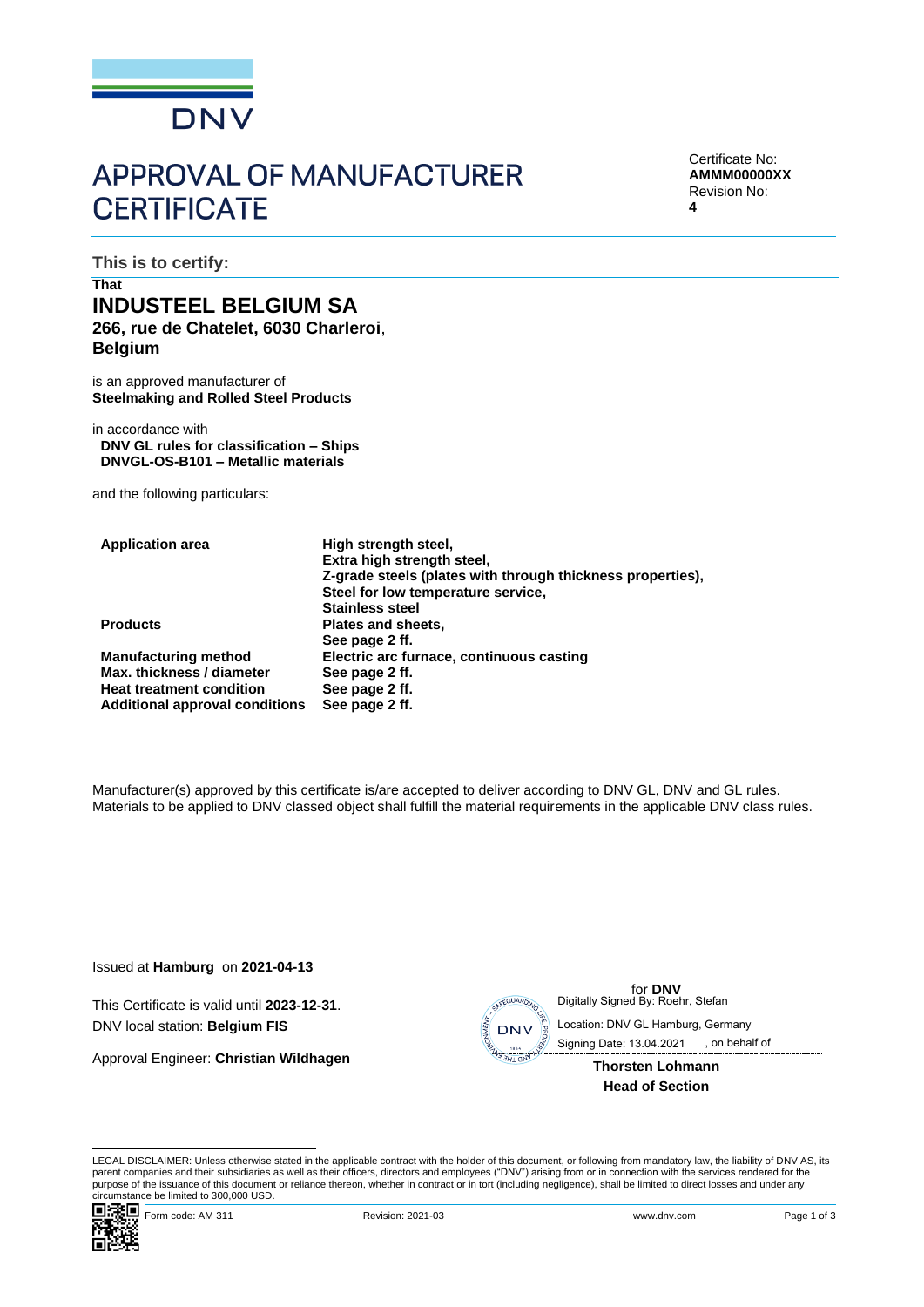

## **Particulars of the approval**

## **High strength steel**

| Grade                           | <b>Product</b> | <b>Steel</b><br>making $1$ ) | Fine grain<br>elements | Max.<br>thickness<br>[mm] | <b>Heat</b><br>treatment<br>condition $2$ ) | Z-quality                |
|---------------------------------|----------------|------------------------------|------------------------|---------------------------|---------------------------------------------|--------------------------|
| <b>VL A40</b>                   | Plate          | EAF, CC                      | Al, $AI+V$             | 10                        | N                                           | $\overline{\phantom{0}}$ |
| <b>VL D40,</b><br><b>VL E40</b> | Plate          | EAF, CC                      | Al+Nb, Al+V            | 40                        | N                                           | $\overline{a}$           |
| <b>VL D40.</b><br><b>VL E40</b> | Plate          | EAF, CC                      | Al+Nb, Al+V            | 40                        | QT                                          | $\overline{a}$           |

## **Extra high strength steel**

| Grade $6)$ 7)                       | <b>Product</b> | <b>Steel</b><br>making $1$ ) | Fine grain<br>elements | Max.<br>thickness<br>[mm] | <b>Heat</b><br>treatment<br>condition $2$ ) | Z-quality       |
|-------------------------------------|----------------|------------------------------|------------------------|---------------------------|---------------------------------------------|-----------------|
| <b>VL FO620,</b><br><b>VL FO690</b> | Plate          | EAF, CC                      | AI, $AI+V$             | 75                        | QT                                          | Z <sub>25</sub> |
| VL F620,<br><b>VL F690</b>          |                |                              |                        |                           |                                             |                 |

#### **Stainless steel**

| Grade <sup>4)</sup>                                      | <b>Product</b> | <b>Steel</b><br>making $1$ ) | Fine grain<br>elements   | Max.<br>thickness<br>[mm] | <b>Heat</b><br>treatment<br>condition $2$ ) | Z-quality                |
|----------------------------------------------------------|----------------|------------------------------|--------------------------|---------------------------|---------------------------------------------|--------------------------|
| VL 304 L,<br>VL 316 L,<br>VL 316 L N,<br><b>VL 317 L</b> | Plate          | EAF, CC                      | $\overline{\phantom{a}}$ | 30                        | <b>SHT</b>                                  | $\overline{\phantom{0}}$ |
| <b>VL 304 L N</b>                                        | Plate          | EAF, CC                      |                          | 56                        | <b>SHT</b>                                  | ٠                        |
| <b>UNS S31803</b>                                        | Plate          | EAF, CC                      |                          | 45                        | <b>SHT</b>                                  | $\overline{\phantom{0}}$ |

#### **Steels acc. to other standards 5)**

| Grade              | <b>Product</b> | <b>Steel</b><br>making $1$ ) | Fine grain<br>elements | Max.<br>thickness<br>[mm] | <b>Heat</b><br>treatment<br>condition $2$ | Z-quality |
|--------------------|----------------|------------------------------|------------------------|---------------------------|-------------------------------------------|-----------|
| Acc. to EN 10088-2 |                |                              |                        |                           |                                           |           |
| X2CrNiMoN 22-5-3   | Plate          | EAF. CC                      | acc. to standard       | 45                        | <b>SHT</b>                                | -         |